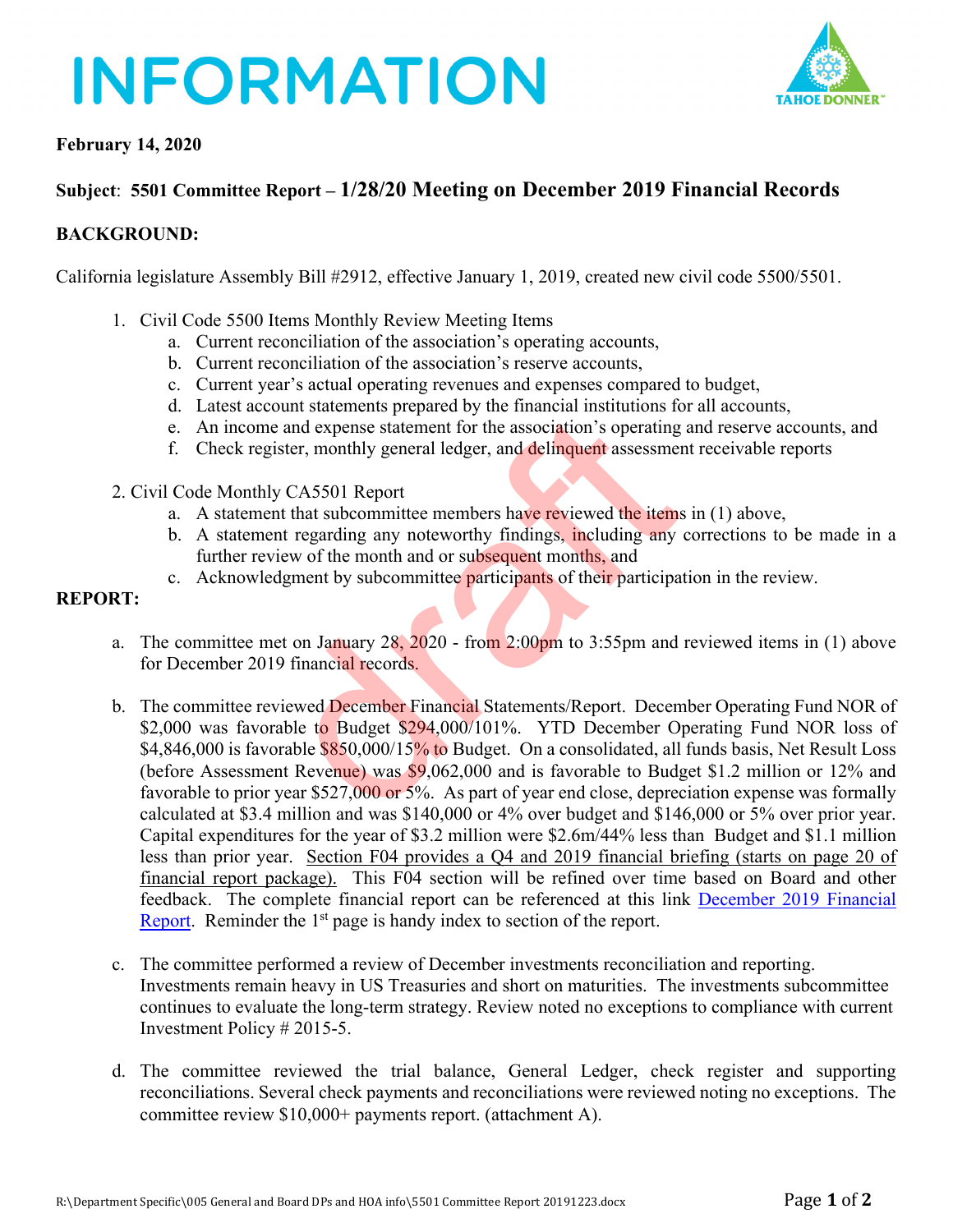# **INFORMATION**



- e. The committee reviewed member delinquent accounts receivable reports. Note, the full Board is briefed in executive session monthly on this matter. Suggestion was again made to add a change from prior month column to report.
- f. Other discussion items included:

The committee discussed replacement reserve fund expenses and whether Operating Fund was more appropriate for all or certain items within this category. Section F05 (page 34) and F14 pages (pages 68 & 69) of monthly financial report were reviewed, which provide information regarding this subject. The auditors will be reviewing this subject as part of 2019 audit. The 2019 RRF expense expenditures of \$988,000 were under budget \$331,000 or 25% and under prior year \$30,000 or 3%. The subject treatment has been consistent, and costs are charged where budgeted.

The committee also discussed accounting policies versus financial polices of the association. The former primarily GAAP driven, whereas, the latter is primarily Association policy driven. A latter example being the level of savings for building replacement in assessment. GAAP driven, whereas, the latter is primarily Associate level of savings for building replacement in assessme<br>e level of savings for building replacement in assessme<br>bted no adjustments necessary to the December 2019 fin<br>u

g. The committee noted no adjustments necessary to the December 2019 financial statements. Items for follow-up at a future date include the following:

New,

1. Audit in progress. The auditors will be reviewing RRF expense expenditures policy discussed above.

Old, remains outstanding:

- 1. Investments accounting and reconciliation, cross-training (target by June 2020). [Salmon]
- 2. Report to the Board on the ADA remodel of Northwoods bathrooms (contractors, costs) [Salmon]
- 3. Refine delinquent accounts report for changes month to month. [Rives]
- h. Committee Attendees (Acknowledgment received via email confirmation for all listed below)
	- 1. Jeff Connors, Treasurer
	- 2. Charles Wu, President
	- 3. Steve Mahoney, Finance Committee designee
	- 4. John Dundas, Finance Committee designee
	- 5. Michael Salmon, Director of Finance
	- 6. Melanie Rives, Controller
	- 7. Tracy Pearson, Senior Accountant
- i. Next 5501 Meeting January 2020 Review is scheduled for February 25, 2020 (Board Treasurer and Koenes) (Finance Committee – Ravano)

Prepared by: Michael Salmon, Director of Finance

Board Agenda Meeting Date for Ratification: February 22, 2020

GM Approval for Agenda: *MSalmon 2/14/2020*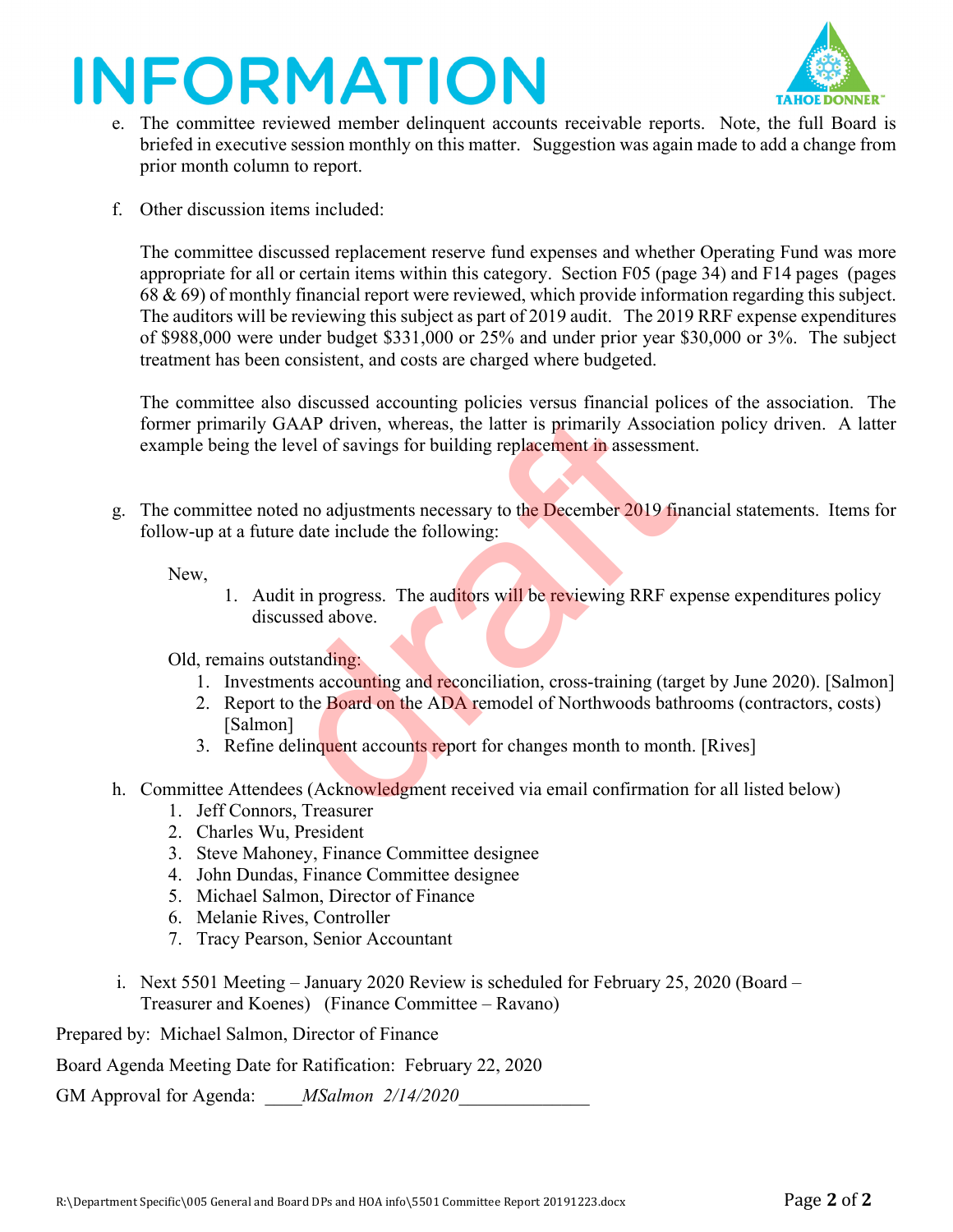| Date:<br>Time:<br>User:           | Thursday, January 23, 2020<br><b>Tahoe Donner Association</b><br>05:36PM<br><b>Check Register - Standard</b><br><b>MRIVES</b><br>Period: 12-19 As of: 12/31/2019 |                      |                                                                      |           |                          |                   |                           |                   | Page:<br>Report:<br>Company: | $1$ of $3$<br>03630.rpt<br><b>TDA</b> |                |
|-----------------------------------|------------------------------------------------------------------------------------------------------------------------------------------------------------------|----------------------|----------------------------------------------------------------------|-----------|--------------------------|-------------------|---------------------------|-------------------|------------------------------|---------------------------------------|----------------|
| Check<br><b>Nbr</b>               | Type                                                                                                                                                             | Check Check<br>Date  | Vendor ID<br><b>Vendor Name</b>                                      |           | Period<br>To Post Closed | Ref<br><b>Nbr</b> | <b>Doc</b><br><b>Type</b> | Invoice<br>Number | Invoice<br>Date              | <b>Discount</b><br><b>Taken</b>       | Amount<br>Paid |
| Company:<br>Acct / Sub:<br>201662 | <b>TDA</b><br>10267<br>CK                                                                                                                                        | 12/6/2019            | 901<br>V5764<br><b>Blue Shield of California</b>                     | $12 - 19$ | $12 - 19$                | 465210            | VO                        | 193220001986      | 11/18/2019                   | 0.00                                  | 80,544.26      |
| 201663<br>201711                  | VC                                                                                                                                                               | 201710<br>12/6/2019  | Missing<br>V1754<br>Shaffer Paving Co.                               | $12 - 19$ | $11 - 19$                |                   |                           |                   |                              |                                       |                |
| 201712<br>201716                  | CK.                                                                                                                                                              | 201715<br>12/6/2019  | Missing<br>V3261<br>Southwest Gas Corporation                        | $12 - 19$ | $12 - 19$                | 465248            | VO                        | 1519900002001     | 11/27/2019                   | 0.00                                  | 10,999.34      |
| 201717<br>201730                  | СK                                                                                                                                                               | 201729<br>12/6/2019  | Missing<br>V0246<br><b>Truckee Donner PUD</b>                        | $12 - 19$ | $12 - 19$                | 465249            | VO                        | Various Account   | 12/3/2019                    | 0.00                                  | 26,221.76      |
| 201731<br>201735                  | СK                                                                                                                                                               | 201734<br>12/4/2019  | Missing<br>V1754<br>Shaffer Paving Co.                               | $12 - 19$ |                          | 464980            | VO                        | 19318             | 11/13/2019                   | 0.00                                  | 19,995.00      |
| 201735                            | СK                                                                                                                                                               | 12/4/2019            | V1754<br>Shaffer Paving Co.                                          | $12 - 19$ |                          | 465252            | AD                        | 19318             | 11/13/2019                   | 0.00                                  | $-19,995.00$   |
| 201735                            | СK                                                                                                                                                               | 12/4/2019            | V1754<br>Shaffer Paving Co.                                          | 12-19     |                          | 465253            | VO                        | 19318             | 11/13/2019                   | 0.00                                  | 17,995.50      |
| 201735                            | СK                                                                                                                                                               | 12/4/2019            | V1754<br>Shaffer Paving Co.                                          | $12 - 19$ |                          | 465254            | VO                        | 19318             | 11/13/2019                   | 0.00                                  | 17,995.50      |
| 201735                            | СK                                                                                                                                                               | 12/4/2019            | V1754<br>Shaffer Paving Co.                                          | $12 - 19$ |                          | 465262            | AD                        | 19318             | 11/13/2019                   | 0.00                                  | $-17,995.50$   |
| 201736<br>201738                  | VC.                                                                                                                                                              | 201737<br>12/13/2019 | Missing<br><b>IC386</b><br><b>JM Reforestation &amp; Tree Servic</b> | $12 - 19$ | $11 - 19$                |                   |                           |                   | <b>Check Total</b>           |                                       | 17,995.50      |
| 201739<br>201741                  | VC                                                                                                                                                               | 201740<br>12/13/2019 | Missing<br>T1312<br>Mt Lincoln Construction                          | $12 - 19$ | 11-19                    |                   |                           |                   |                              |                                       |                |
| 201742<br>201764                  | VC                                                                                                                                                               | 201763<br>12/13/2019 | Missing<br>V1999<br><b>SWRCB Fees</b>                                | $12 - 19$ | 11-19                    |                   |                           |                   |                              |                                       |                |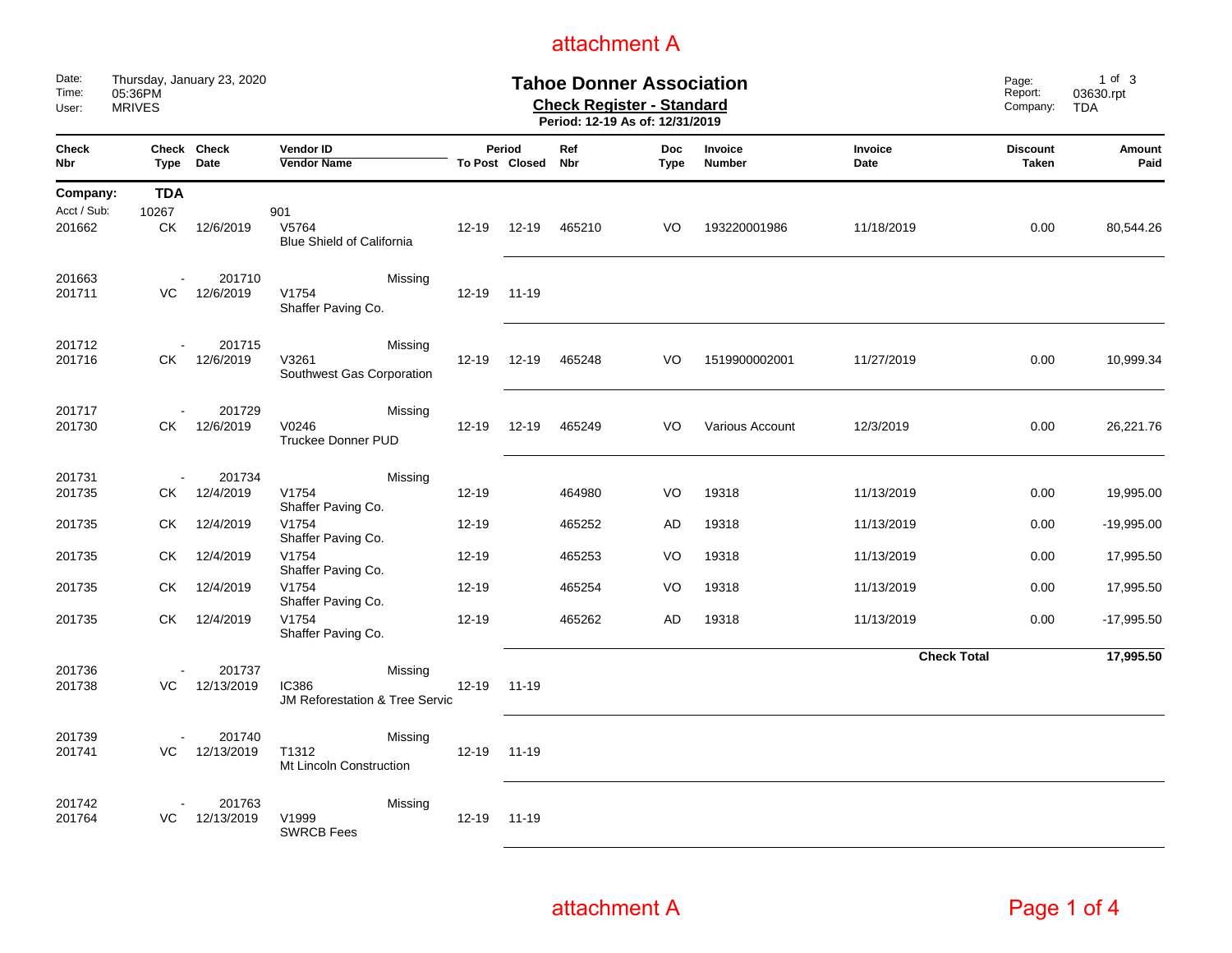| Date:<br>Time:<br>User:    | Thursday, January 23, 2020<br>05:36PM<br><b>MRIVES</b> |                      | <b>Tahoe Donner Association</b><br><b>Check Register - Standard</b><br>Period: 12-19 As of: 12/31/2019 |           |                          |                   |                    |                    |                    | Page:<br>Report:<br>Company: | $2$ of $3$<br>03630.rpt<br><b>TDA</b> |
|----------------------------|--------------------------------------------------------|----------------------|--------------------------------------------------------------------------------------------------------|-----------|--------------------------|-------------------|--------------------|--------------------|--------------------|------------------------------|---------------------------------------|
| <b>Check</b><br><b>Nbr</b> | Type                                                   | Check Check<br>Date  | <b>Vendor ID</b><br><b>Vendor Name</b>                                                                 |           | Period<br>To Post Closed | Ref<br><b>Nbr</b> | <b>Doc</b><br>Type | Invoice<br>Number  | Invoice<br>Date    | <b>Discount</b><br>Taken     | Amount<br>Paid                        |
| 201765<br>201781           | $\sim$<br>VC                                           | 201780<br>12/13/2019 | Missing<br>V5653<br><b>AM-X Construction &amp; Excavatin</b>                                           | $12 - 19$ | 11-19                    |                   |                    |                    |                    |                              |                                       |
| 201782<br>201799           | VC                                                     | 201798<br>12/13/2019 | Missing<br>V6304<br>Resource Concepts, Inc                                                             | $12 - 19$ | $11 - 19$                |                   |                    |                    |                    |                              |                                       |
| 201800<br>201802           | VC.                                                    | 201801<br>12/13/2019 | Missing<br>V6336<br>Ragghianti, Freitas LLP                                                            | $12 - 19$ | $11 - 19$                |                   |                    |                    |                    |                              |                                       |
| 201803<br>201806           | СK                                                     | 201805<br>12/13/2019 | Missing<br>V5653<br><b>AM-X Construction &amp; Excavatin</b>                                           | $12 - 19$ | 12-19                    | 465321            | VO                 | 12070              | 12/4/2019          | 0.00                         | 24,587.02                             |
| 201807<br>201814           | СK                                                     | 201813<br>12/13/2019 | Missing<br>V6336<br>Ragghianti, Freitas LLP                                                            | $12 - 19$ | 12-19                    | 465273            | VO                 | 19157              | 11/12/2019         | 0.00                         | 13,292.50                             |
| 201815<br>201821           | СK                                                     | 201820<br>12/13/2019 | Missing<br><b>IC386</b><br><b>JM Reforestation &amp; Tree Servic</b>                                   | $12 - 19$ | 12-19                    | 465310            | VO                 | 112519             | 11/25/2019         | 0.00                         | 13,200.00                             |
| 201822<br>201833           | СK                                                     | 201832<br>12/13/2019 | Missing<br>T1312<br>Mt Lincoln Construction                                                            | 12-19     | 12-19                    | 465351            | VO                 | 12                 | 12/5/2019          | 0.00                         | 151,845.75                            |
| 201834<br>201842           | СK                                                     | 201841<br>12/13/2019 | Missing<br>V6304<br>Resource Concepts, Inc                                                             | $12 - 19$ | $12 - 19$                | 465353            | VO                 | 192075             | 12/6/2019          | 0.00                         | 5,648.49                              |
| 201842                     | СK                                                     | 12/13/2019           | V6304<br>Resource Concepts, Inc.                                                                       | $12 - 19$ | $12 - 19$                | 465355            | VO                 | 191875             | 10/31/2019         | 0.00                         | 13,957.52                             |
| 201843                     |                                                        | 201857               | Missing                                                                                                |           |                          |                   |                    |                    | <b>Check Total</b> |                              | 19,606.01                             |
| 201858                     | СK                                                     | 12/13/2019           | V1999<br><b>SWRCB Fees</b>                                                                             | $12 - 19$ | 12-19                    | 465276            | VO                 | WD0164142          | 11/6/2019          | 0.00                         | 14,073.00                             |
| 201859<br>201884           | СK                                                     | 201883<br>12/20/2019 | Missing<br>V0610<br><b>Tri Counties Bank</b>                                                           | $12 - 19$ | 12-19                    | 465605            | VO                 | <b>ATM Refills</b> | 12/16/2019         | 0.00                         | 12,000.00                             |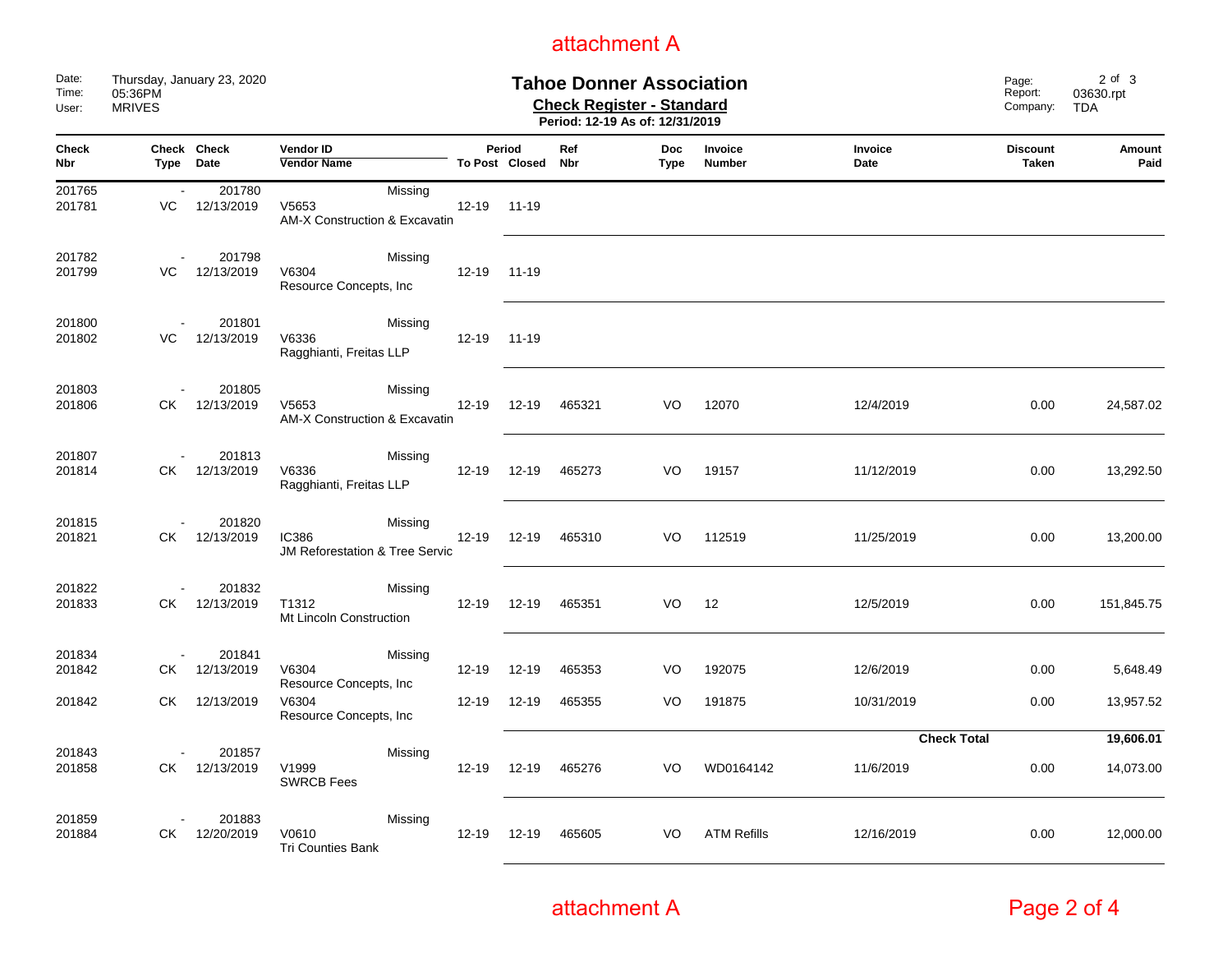| Date:<br>Time:<br>User: | Thursday, January 23, 2020<br>05:36PM<br><b>MRIVES</b> |                      |                                                    |                    |                          |            | <b>Tahoe Donner Association</b><br><b>Check Register - Standard</b><br>Period: 12-19 As of: 12/31/2019 |                    |                        |                                 | 3 of 3<br>03630.rpt<br><b>TDA</b> |
|-------------------------|--------------------------------------------------------|----------------------|----------------------------------------------------|--------------------|--------------------------|------------|--------------------------------------------------------------------------------------------------------|--------------------|------------------------|---------------------------------|-----------------------------------|
| <b>Check</b><br>Nbr     | Type                                                   | Check Check<br>Date  | Vendor ID<br><b>Vendor Name</b>                    |                    | Period<br>To Post Closed | Ref<br>Nbr | <b>Doc</b><br>Type                                                                                     | Invoice<br>Number  | Invoice<br>Date        | <b>Discount</b><br><b>Taken</b> | Amount<br>Paid                    |
| 201885<br>201937        | VC                                                     | 201936<br>12/20/2019 | Missing<br>V4286<br>Smith Sport Optics Inc         | $12 - 19$          | 12-19                    |            |                                                                                                        |                    |                        |                                 |                                   |
| 201938<br>201988        | $\overline{\phantom{a}}$<br>СK                         | 201987<br>12/20/2019 | Missing<br>V4286<br>Smith Sport Optics Inc         | $12 - 19$          | $12 - 19$                | 464791     | VO                                                                                                     | 6884612            | 11/6/2019              | 0.00                            | 8,947.20                          |
| 201988                  | СK                                                     | 12/20/2019           | V4286<br>Smith Sport Optics Inc                    | $12 - 19$          | $12 - 19$                | 465454     | VO                                                                                                     | 6945333            | 12/4/2019              | 0.00                            | 1,411.45                          |
|                         |                                                        |                      |                                                    |                    |                          |            |                                                                                                        |                    | <b>Check Total</b>     |                                 | 10,358.65                         |
| 201989<br>202042        | СK                                                     | 202041<br>12/27/2019 | Missing<br>V6333<br><b>Life Fitness</b>            | $12 - 19$          |                          | 465784     | VO                                                                                                     | 3346091            | 12/23/2019             | 0.00                            | 45,899.56                         |
| 202043<br>202066        | СK                                                     | 202065<br>12/27/2019 | Missing<br>V6343<br><b>Tahoe Prosperity Center</b> | $12 - 19$          | $12 - 19$                | 465789     | VO                                                                                                     | 211                | 12/23/2019             | 0.00                            | 41,000.00                         |
| 202067<br>202075        | СK                                                     | 202074<br>12/27/2019 | Missing<br>V0610<br><b>Tri Counties Bank</b>       | $12 - 19$          | $12 - 19$                | 465855     | VO                                                                                                     | <b>ATM Refills</b> | 12/24/2019             | 0.00                            | 10,000.00                         |
| <b>Check Count:</b>     |                                                        | 23                   |                                                    |                    |                          |            |                                                                                                        |                    | <b>Acct Sub Total:</b> |                                 | 491,623.35                        |
|                         |                                                        |                      |                                                    | <b>Check Type</b>  |                          |            | Count                                                                                                  | <b>Amount Paid</b> |                        |                                 |                                   |
|                         |                                                        |                      |                                                    | Regular            |                          |            | 15                                                                                                     | 491,623.35         |                        |                                 |                                   |
|                         |                                                        |                      |                                                    | Hand               |                          |            | $\pmb{0}$                                                                                              | 0.00               |                        |                                 |                                   |
|                         |                                                        |                      |                                                    | Electronic Payment |                          |            | $\mathbf 0$                                                                                            | 0.00               |                        |                                 |                                   |
|                         |                                                        |                      |                                                    | Void               |                          |            | 8                                                                                                      | 0.00               |                        |                                 |                                   |
|                         |                                                        |                      |                                                    | Stub               |                          |            | $\mathbf 0$                                                                                            | 0.00               |                        |                                 |                                   |
|                         |                                                        |                      |                                                    | Zero               |                          |            | $\mathbf 0$                                                                                            | 0.00               |                        |                                 |                                   |
|                         |                                                        |                      |                                                    | Mask               |                          |            | $\pmb{0}$                                                                                              | 0.00               |                        |                                 |                                   |
|                         |                                                        |                      |                                                    | Total:             |                          |            | $\overline{23}$                                                                                        | 491,623.35         |                        |                                 |                                   |
|                         |                                                        |                      |                                                    |                    |                          |            | <b>Company Disc Total</b>                                                                              | 0.00               | <b>Company Total</b>   |                                 | 491.623.35                        |